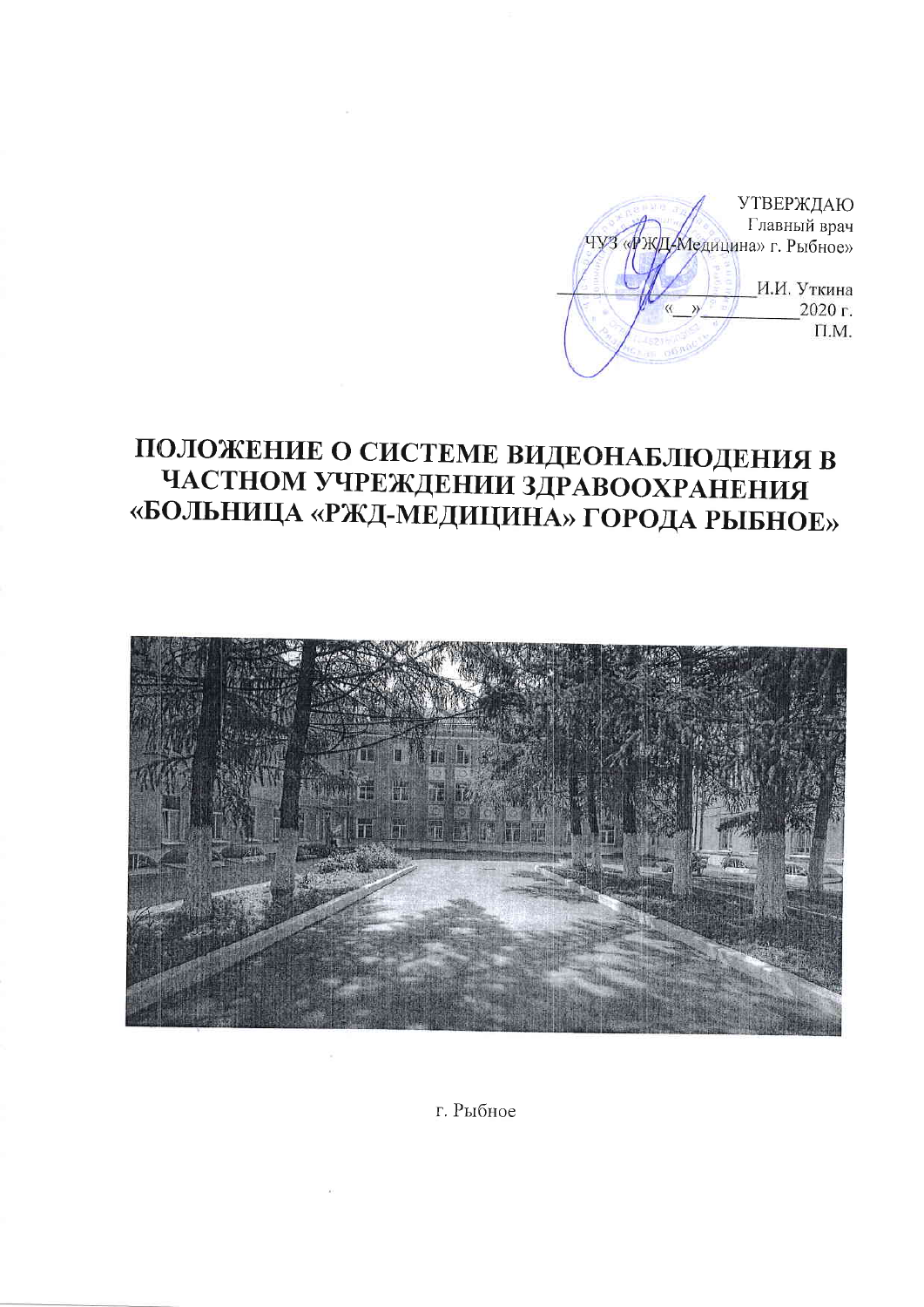### I. Общие положения

1.1. Настоящее Положение о видеонаблюдении в ЧУЗ «РЖД-Медицина» г. Рыбное» Положение) определяет порядок использования видеоаппаратуры и организации системы видеонаблюдения в ЧУЗ «РЖД-Медицина» г. Рыбное», а также во всех структурных подразделениях.

Настоящее положение разработано в соответствии со статьей 21 Трудового Кодекса РФ, Федеральным Законом РФ «О персональных данных» от 27.07.2006 № 152-ФЗ, Постановлением Правительства РФ от 17.11.2007 № 781 «Об утверждении Положения об обеспечении безопасности персональных данных при их обработке в информационных системах персональных данных», Федеральным законом от 06.03.2006 № 35-ФЗ «О противодействии терроризму».

1.2. Система видеонаблюдения в помещениях и на территории ЧУЗ «РЖД-Медицина» г. Рыбное» является открытой и не может быть направлена на сбор информации о конкретном человеке.

Система открытого видеонаблюдения в ЧУЗ «РЖД-Медицина» г. Рыбное» (далее -Учреждение) является элементом общей системы защиты населения, направленной на обеспечение безопасной организации оказания медицинских услуг, поддержание дисциплины и порядка в организации, предупреждение возникновения чрезвычайных ситуаций и обеспечение сохранности имущества.

1.3. Настоящее Положение обязательно для работников, пациентов и (или) посетителей ЧУЗ «РЖД-Медицина» г. Рыбное». Настоящее Положение размещено на стенде поликлиники, официальном сайте и доступно для посетителей ЧУЗ «РЖД-Медицина» г. Рыбное».

1.4. ЧУЗ «РЖД-Медицина» г. Рыбное» относится к местам свободного посещения. С целью противодействия терроризму и совершению противоправных действий, ЧУЗ «РЖД-Медицина» г. Рыбное» обязана вести наблюдение за состоянием обстановки на всей территории, архивировать и хранить данные в течение 30 дней (постановление Правительства от 25.03.2015г. № 272). Система видеонаблюдения в медицинской организации необходима для защиты посетителей и персонала от угроз терроризма и противоправных действий, несанкционированного вторжения (ч.13 ст. 30 Федерального закона от 30.12.2009г. № 384 «Технический регламент о безопасности зданий и сооружений»), а также контроля качества оказываемых в организации медицинских услуг.

#### 2. Цель и задачи

2.1. Цель системы видеонаблюдения: создание условий для антитеррористической защищенности в организации, безопасности персонала и пациентов, сохранности имущества ЧУЗ «РЖД-Медицина» г. Рыбное».

2.2. Помещения ЧУЗ «РЖД-Медицина» г. Рыбное» оборудованы видеокамерами с целью предупреждения возникновения и оперативной ликвидации чрезвычайных ситуаций. Видеоконтроль на территории организации осуществляется для:

- повышения эффективности обеспечения режима безопасности в организации;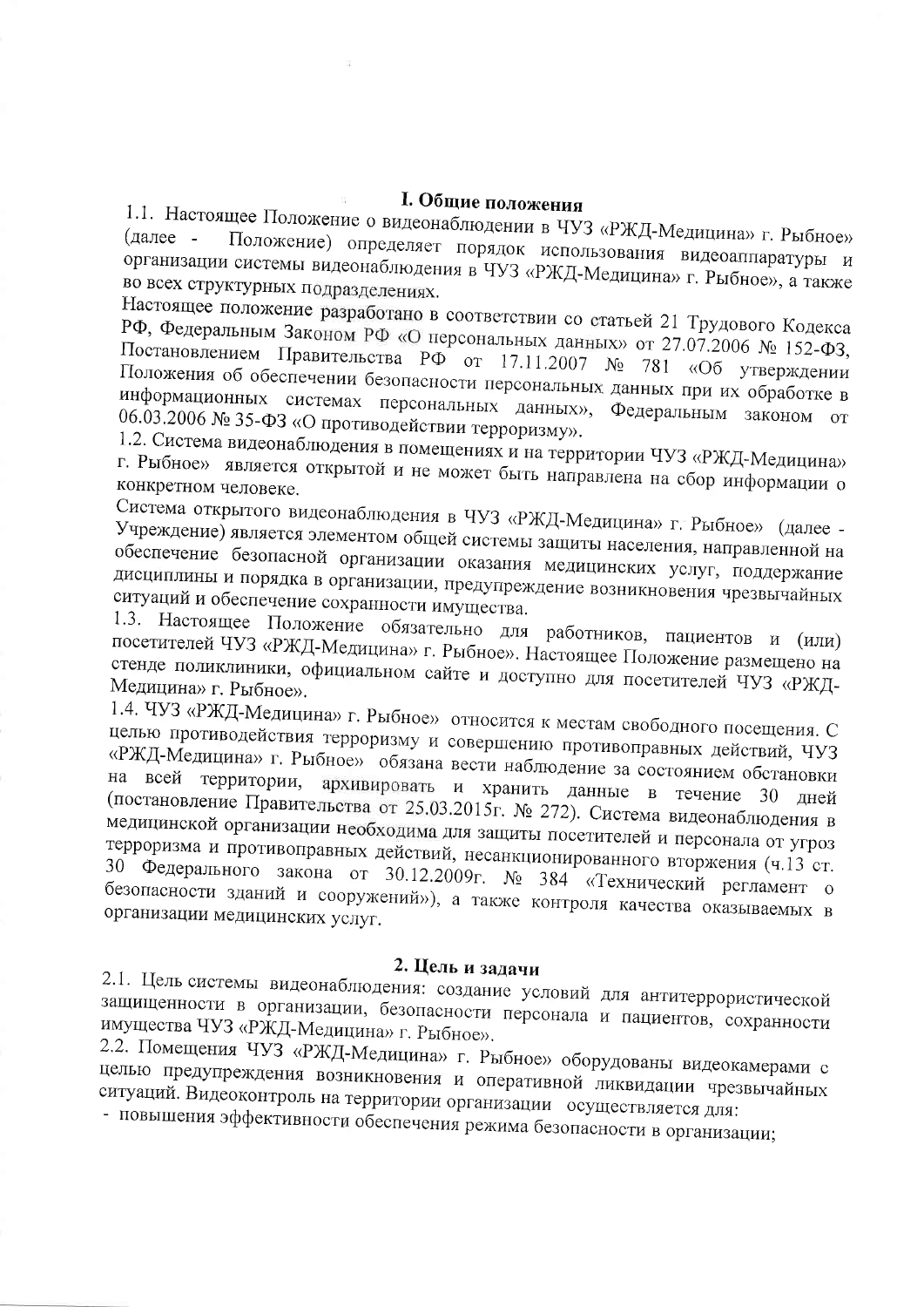- объективного документирования хода событий;

-выявления ситуаций, которые являются нетиповыми в зоне осуществления контроля;

- осуществления контроля в условиях, где другими средствами обеспечить его невозможно:

# - в целях реализации дополнительных антикоррупционных мер;

- осуществление контроля качества оказываемых медицинских услуг. Лица, допущенные к просмотру материалов видеонаблюдения в режиме реального времени: главный врач, зам. главного врача, руководители структурных подразделений, юрисконсульт, программист, отдел по управлению персоналом.

## 3. Порядок организации системы видеонаблюдения

3.1. Решение об установке видеонаблюдения может быть принято руководителем Организации при наличии финансирования.

3.2. Система видеонаблюдения в ЧУЗ «РЖД-Медицина» г. Рыбное» является открытой и размещена снаружи и внутри зданий:

- г. Рыбное, ул. Комсомольская, д. 14 (АПП №1 (на ст. Рыбное));

- г. Рязань, Малое шоссе, д. 18 (АПП №2 (на ст. Рязань));

- г. Рязань, Первомайский проспект, д. 66 (АПП №3 (на ст. Рязань) детское));

- Рязанская обл., г. Ряжск, ул. Новоряжская, д. 29 (АПП №4 (на ст. Ряжск));

- Рязанская обл., г.Сасово, ул. Вокзальная, д. 2 (АПП №5 на ст. Сасово)).

3.3. Видеокамеры устанавливаются на объектах в следующих зонах:

3.3.1. над входами в здания, в коридорах (на пути эвакуации), кабинетах врачей и отделениях.

3.4. Персонал и пациенты, которые потенциально могут попасть в зону видеокамер, информируются о наличии видеонаблюдения. Для оповещения могут быть использованы следующие формы:

- доведение информации персоналу на совещаниях (собраниях, занятиях) или через руководителей подразделений, отделов;

- размещение специальных объявлений или информационных знаков (табличек) перед входом на территорию (здание) или в помещениях, где ведется наблюдение.

- иные способы, позволяющие гражданину принять решение о том, готов ли он стать объектом видеонаблюдения.

### 4. Порядок введения видеоконтроля

4.1. Видеоконтроль вводится настоящим Положением.

4.2. Об осуществлении видеоконтроля на рабочем месте сотрудник уведомляется путем ознакомления с настоящим Положением.

4.3. Посетители организации информируются о системе видеоконтроля путем размещения специальных информационных табличек.

### 5. Просмотр, хранение данных видеонаблюдения и передача данных третьим лицам

5.1. Отображение процесса видеозаписи производится на мониторе, установленном на рабочем месте главного врача и заместителя главного врача по медицинской части.